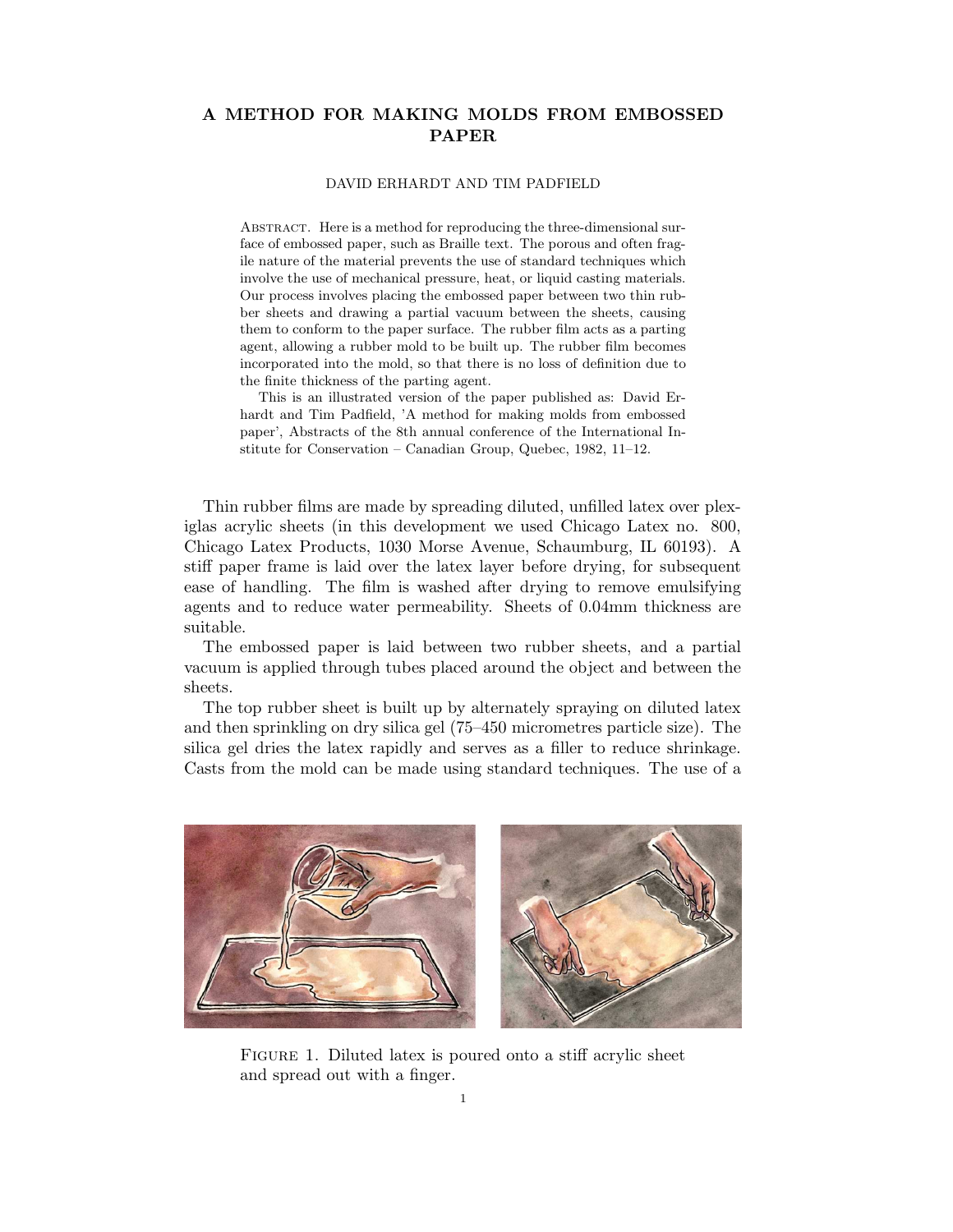

FIGURE 2. Surplus latex is drained away, then the plate is placed vertically in a glass container with a split cover, so that the latex can drain to a thin film before it dries.



FIGURE 3. When the latex is thin enough, the plate is removed from the container, laid flat and a thick paper frame is laid over it. Extra latex is brushed over the junction between latex and frame to reinforce it.

vacuum limits the pressure involved to less than one atmosphere. Measurements at the paper surface have shown that differences in pressure of 0.1 to 0.2 atmospheres cause the film to conform to the paper. Because rubber films are on both sides of the paper, equal pressure exists on both sides. This results in a compressive force tending to make the paper thinner, but little or no flattening force: embossed features in the paper are being pushed up from below with the same force that they are being pushed down. Tests using a Braille sample prepared from thin brittle paper showed that features as fine as the surface texture of the paper could be reproduced with no damage. We confirmed that there is little water transmission through the rubber film by spreading water over the film and running the vacuum line through an infrared gas analyzer set at the major water absorption frequency.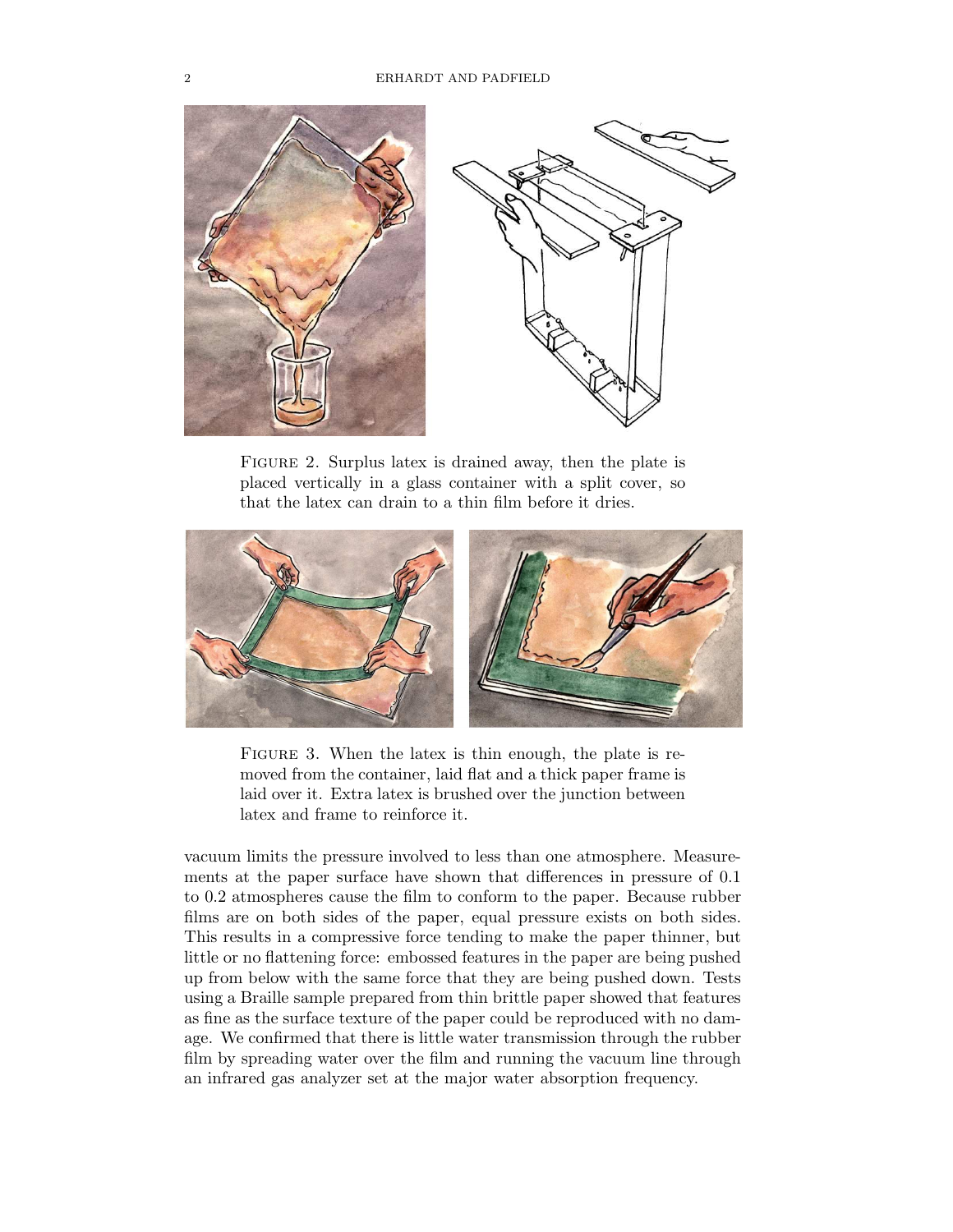| - top latex film                                             |
|--------------------------------------------------------------|
| frame<br>$X$ -ray film vacuum pack,                          |
| latex film<br>crumpled muslin<br>$2a^2$                      |
| embossed paper                                               |
| vacuum runners                                               |
| -vacuum control<br>vacuum runners cut from corrugated board- |

Figure 4. The embossed paper is laid on one latex sheet. Then a vacuum system is arranged, with carboard tubes to distribute the air flow from between the layers. The top latex sheet is then laid over.



FIGURE 5. After the vacuum has been applied to draw the assembly tightly together, alternate layers of latex and dry silica gel powder are applied to the top, until the top sheet is robust enough to form a mold for casting the replica.



FIGURE 6. The accuracy of the modelling process is demonstrated by these raking light shots of the original embossed paper, in the middle, and the plaster cast made from the mold.